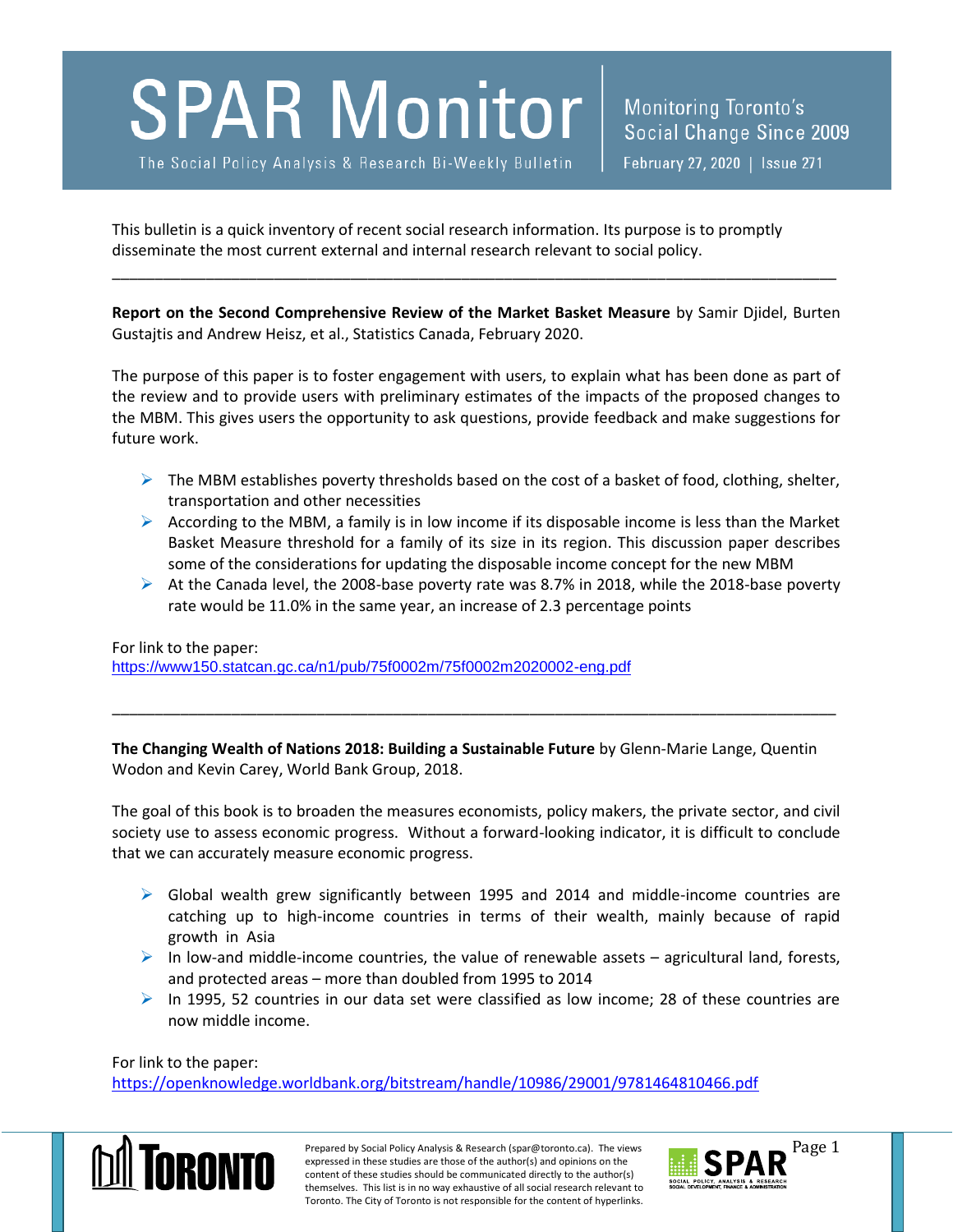**Skill Utilization and Earnings of STEM-Education Immigrants in Canada: Differences by Degree Level and Field of Study** by Garnett Picot and Feng Hou, Statistics Canada, December 2019.

\_\_\_\_\_\_\_\_\_\_\_\_\_\_\_\_\_\_\_\_\_\_\_\_\_\_\_\_\_\_\_\_\_\_\_\_\_\_\_\_\_\_\_\_\_\_\_\_\_\_\_\_\_\_\_\_\_\_\_\_\_\_\_\_\_\_\_\_\_\_\_\_\_\_\_\_\_\_\_\_\_\_\_\_\_

This paper examines the skills utilization and earnings of employed immigrants with a university degree in the science, technology, engineering, and mathematics (STEM) fields. Unlike earlier papers, which dealt with immigrant STEM graduates as a while, this paper disaggregates the results by field of study and degree level (bachelor's, master's, and doctoral).

- $\triangleright$  By field of study, immigrant engineering graduates, particularly at the bachelor's level, had relatively weaker skill utilization rates and earnings outcomes
- In 2016, over half (54%) of the university-educated STEM graduates in Canada were immigrants. This share varied by field of study and degree level
- $\triangleright$  STEM immigrants educated in Canada, the United States, the United Kingdom or France had outcomes similar to the Canadian-born
- $\triangleright$  Both immigrants and the Canadian-born who had bachelor's degree in science, also a large segment of the STEM population, had very low STEM employment rates (22% and 25% respectively)

For link to the paper: <https://www150.statcan.gc.ca/n1/pub/11f0019m/11f0019m2019023-eng.pdf>

**Moving Around to Get Ahead: Why Canadians' Reluctance to Change Jobs Could Be Suppressing Wage Growth** by Philip Cross, Macdonald-Laurier Institute, December 2019.

\_\_\_\_\_\_\_\_\_\_\_\_\_\_\_\_\_\_\_\_\_\_\_\_\_\_\_\_\_\_\_\_\_\_\_\_\_\_\_\_\_\_\_\_\_\_\_\_\_\_\_\_\_\_\_\_\_\_\_\_\_\_\_\_\_\_\_\_\_\_\_\_\_\_\_\_\_\_\_\_\_\_\_\_\_

The analysis in this paper draws on a special tabulation from Statistics Canada's Longitudinal Worker File (LWF) between 2000 and 2015 that compares the wages of people who changed jobs with those who stated in the same job. This is a problem that policy-makers need to grapple with. The growing reluctance to change jobs is one factor reducing the efficiency of the labour market in matching workers with the jobs most suited to them. More Canadians need to realize that they must move around to get ahead.

- $\triangleright$  This study finds that, in Canada, median wage increases for job leavers averaged 15.4 percent in the post-recession period from 2010 to 2015. For Job stayers it was a mere 2.9 percent
- $\triangleright$  The share of workers changing jobs declined after the 2008-2009 recession. Among adults 25-64 years old, over 4.2 percent in 2010 in the wake of recession and then remained below 4.0 percent, averaging 3.7 percent for the whole period 2010 to 2015
- It should be noted that wage increases for job changers are highly skewed with a few highly skilled people seeing very large gains. Not everyone who leaves one job for another will get the same benefit

For link to the paper: [https://macdonaldlaurier.ca/files/pdf/MLI\\_MovingAroundWages\\_FWeb.pdf](https://macdonaldlaurier.ca/files/pdf/MLI_MovingAroundWages_FWeb.pdf)



Prepared by Social Policy Analysis & Research (spar@toronto.ca). The views Page 2 expressed in these studies are those of the author(s) and opinions on the content of these studies should be communicated directly to the author(s) themselves. This list is in no way exhaustive of all social research relevant to Toronto. The City of Toronto is not responsible for the content of hyperlinks.